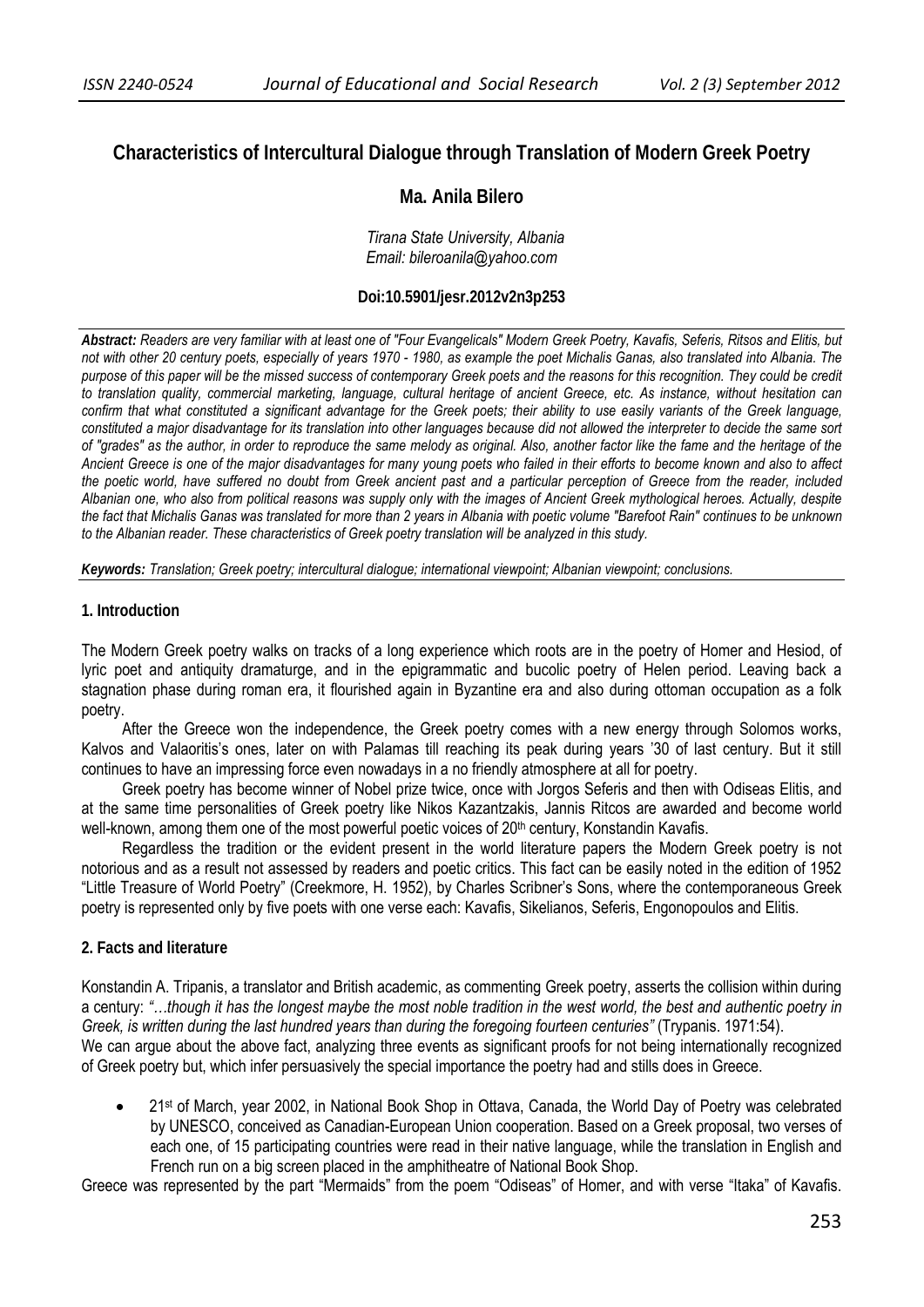While the literature representatives of each country were choosing the poets and verses, it was evident that Greece had no difficulty at all regarding choosing them. This simply, because of achievements of Greek poetry in antiquity and even of the Modern one. Only during the last century, the Greek poetry won two Nobel prizes in Literature and exactly with two poets, but especially for the fact that poetry in Greece was one of the most cultivated genres, and also with a continuity line in centuries.

- The Greek poet Odiseas Elitis, when receiving the Nobel Prize at Swedish Academy for Literature in 1979 commented, referring to himself, in a language spoken only by several millions of people and which is a language still spoken today, though it has been spoken for more than 2500 years constantly, and it has changed very little for eras. He underlined the fact that there is no century when the poetry created by Greeks has not been written in Greek, a fact that shows the great significance of tradition established by Greek language and the big responsibility for the Modern Greek poet.
- Konstandin Tripanis, highlighted in the Introduction of "Anthology of Greek Poetry" (Trypanis.1971), a very large summary volume considering that started with Homer and finished with Elitis: *"The poetry written in Greek constitutes the longest and sustained tradition in all West World. From Homer to nowadays no generation of Greeks has lived without expressing his joy and sadness in verses, and always in very authentic and beautiful verses. (…) This is a nice event that in the last millennium the best poetry has been written in Greek, as it was in fourteen previous centuries: in the last 50 years Greek poetry, with indulgence of politic aspirations or simply national ones, has reached anew the former universal and important values it carried in antiquity*" (Trypanis.1971:4).

Referring to Wallace Stevens affirming somewhere that "Poetry is the art of knowledge", I think that as a special art of knowledge, poetry has had deep roots and relations with Greek people since in its infancy, that is why today it is considered as an issue of national importance.

**3. Analysis of facts on international and Albanian viewpoint** 

## *3.1. Authors*

Let's begin from the most ancient event in time: Trypanis wrote his anthology in 1971, when Konstantin Kavafis had already become internationally famous and his works were translated in many world languages; when Jorgos Seferis was awarded with Nobel Prize for Literature in 1963; and when Janis Ritzos and Odisea Elitis were on the top of their poetic maturity and had started to be on international translation "market", attracting widely the attention and interests of foreign reader.

Today, west readers are very much familiar with at least one of these "Four evangelists", of Greek Modern Poetry. Four evangelists have been translated and have become very much known even in Albania; Ritsos earlier because of the communist dictatorship regime of years '50 in Albania and the other three from various translations made during the democracy period.

Anyway, except Kavafis, Seferis, Ritsos and Elitis (listed chronologically according to their birthdates, but even by the order generally known in the literary world), a lot of Albanian readers must be known even with other poets of 20<sup>th</sup> century, especially of years during 1970-1980.

Of course, the grandeur of "Four Evangelists", mentioned above, might have eclipsed to a certain point the fame of the other part of Modern Greek poets, and so the reader can be justified suggesting and arguing that they left no pupil successors behind and as a consequence, in contrast with the first half of 20<sup>th</sup> century, the second half did not produce any famous Greek poets' generation.

But in fact, this is not the reason, not even because this generation has not been translated. Many of them, like Nikiforos Vretakos (1912-1991), Takis Sinopoulos (1917-1981), Miltos Sachtouris (1919-), Manolis Anagnostakis (1925-), Kiki Dhimoula (1931-), Katerina Anghelaki – Rooke (1939-), etc, up to the most youngest ones like Jannis Kondos (1943-) and Michalis Ganas (1944-) have been published all in poetic volumes in the foreign market while some of them even in the Albanian market, and also in anthologies, topic or special essays in journals and literary magazines. In continue, I will often refer to the contemporary poet Michalis Ganas, whose poetic volume "The Barefoot Rain" has been brought to Albanian in 2008, through translation of Nikos Kacalidhas, a poet and writer. He was deeply influenced by Seferis, the poet and technique mentor, awarded by the National Greek Prize for Poetry in 1994.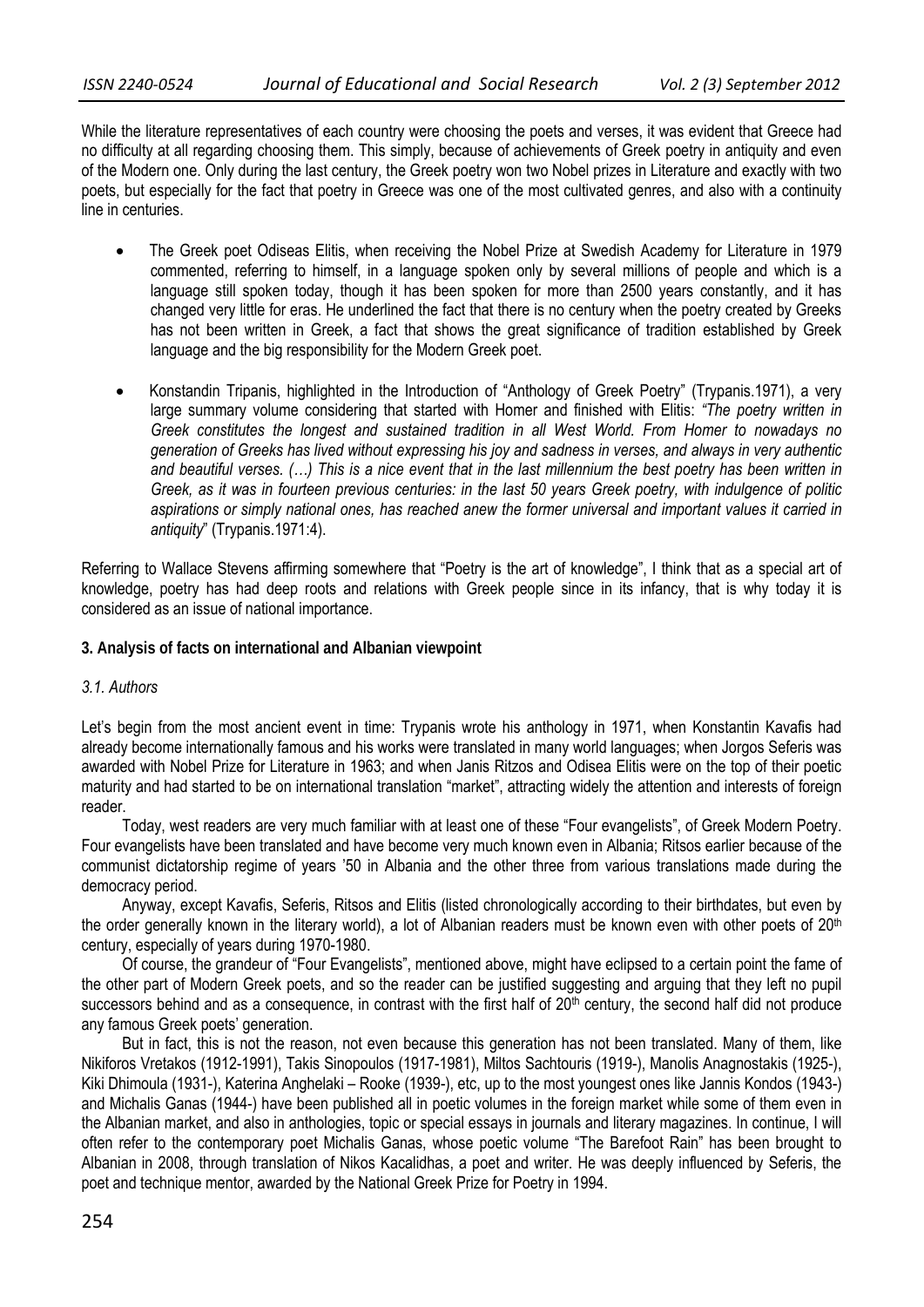Most of Greek poetry translated into Albanian, in antithesis of Greek prose which has achieved great success (enough to mention Kazantzakis), has failed to the impact on literary world. I underline that it is the same with international literary world where there is the same phenomena, Greek poets are obviously absent to the international literature and book shops.

But how can we consider this absence? Let's analyze some of the most factors of this "lack of recognition" of 20<sup>th</sup> century Greek poetry.

#### *3.2. Themes*

We can otherwise start by making some argumentative thesis about the relative success of four Greek Poets, who managed to win fame at various levels, but we can also start with the descending order of familiarity of Greek poetry into translated literature.

Measuring the dimensions of poetic fame of the four Evangelists, as they have been given by the reader, it can be said that Kavafis was the most lucky one to be champion and this because of writing poetry with antiquity theme and with a special prosaic-philosophic tone of Kavafi's voice, familiar for the poetic sensitivity of Albanian reader already accustomed with the rhythm of Albanian folk ballads.

Seferis (the first Greek awarded with Nobel Prize), very much influenced from Eliot and through Modern use of ancient Greek myths, is also rather familiar when reading him in different translations and just like Kavafis, there is a lot of exorcisms and ancientness in his themes to attract the reader.

Ritcos, who most of the time has lived far from Greece because of political persecutions and who has come to Albania too, took fame and became widely known for the reader during the seven years of Military Dictatorship in Greece (1967-1974) when translated became an opposing act versus imperialist Greek military regime and an appeal for democracy of "labour class".

The contrary happened with Elitis poetry, which was vitally related with form of typical word and tone of Greek language, even though the Nobel Prize for Literature conferred to him in 1979, in a way contributed more to give a bigger role to his position in foreign literature world, he remained almost unknown and ignored in Albania, this because of the simple fact that he belonged to an imperialist country in objection with Albanian regime of that time. However, during the last years, thanks to the impressive translation of Nikos Kacalidhas and of Aegean images of symbolic word "sea", which are so dear and known for the Albanian reader too, has become known and famous even in Albania.

However, let's stop a while to the contemporary poet Michalis Ganas.

He was born in 1944 in the village of Camanta, only some kilometres far from the border to Albania. Since when he was a child, he lived the climate of instability caused from Civil War in Greece. As a consequence of this war, he would live for nearly six years in the Socialist Republic of Albania. When he came back to his motherland after the end of civil war, he went to Athens where he stills lives, to continue the studies. He has written many poetic volumes like "Glasses Jannina", 'Ballad", "Bouquet" etc; but he is widely recognized in the wide public for his strings converted to songs by famous Greek composers.

He is the poet that writes for the Modern Greek with inspiration, talent and free soul using the main topics like fatherland, love, time, soul and material immigration, and death. Everything in his work shows the contrary of what we already underlined above regarding the four Evangelists; no topic from antiquity and anxieties of the old Greek – only the anxieties of Modern Greek, no Aegean landscape, the contrary, deeply in love with his mountainous birthplace, Epirus. To illustrate the aforementioned, I would extract from his poetic volume translated into Albanian "The Barefoot Rain" the poem "National Road" (Ganas.2008:56):

This way **Emigrated** Half of fatherland

Or the other poem which opens this poetic volume, "Robin in the third millennium's eve" (Ganas.2008:3):

Mythic bird In red Tightly covered Frightened of being taken away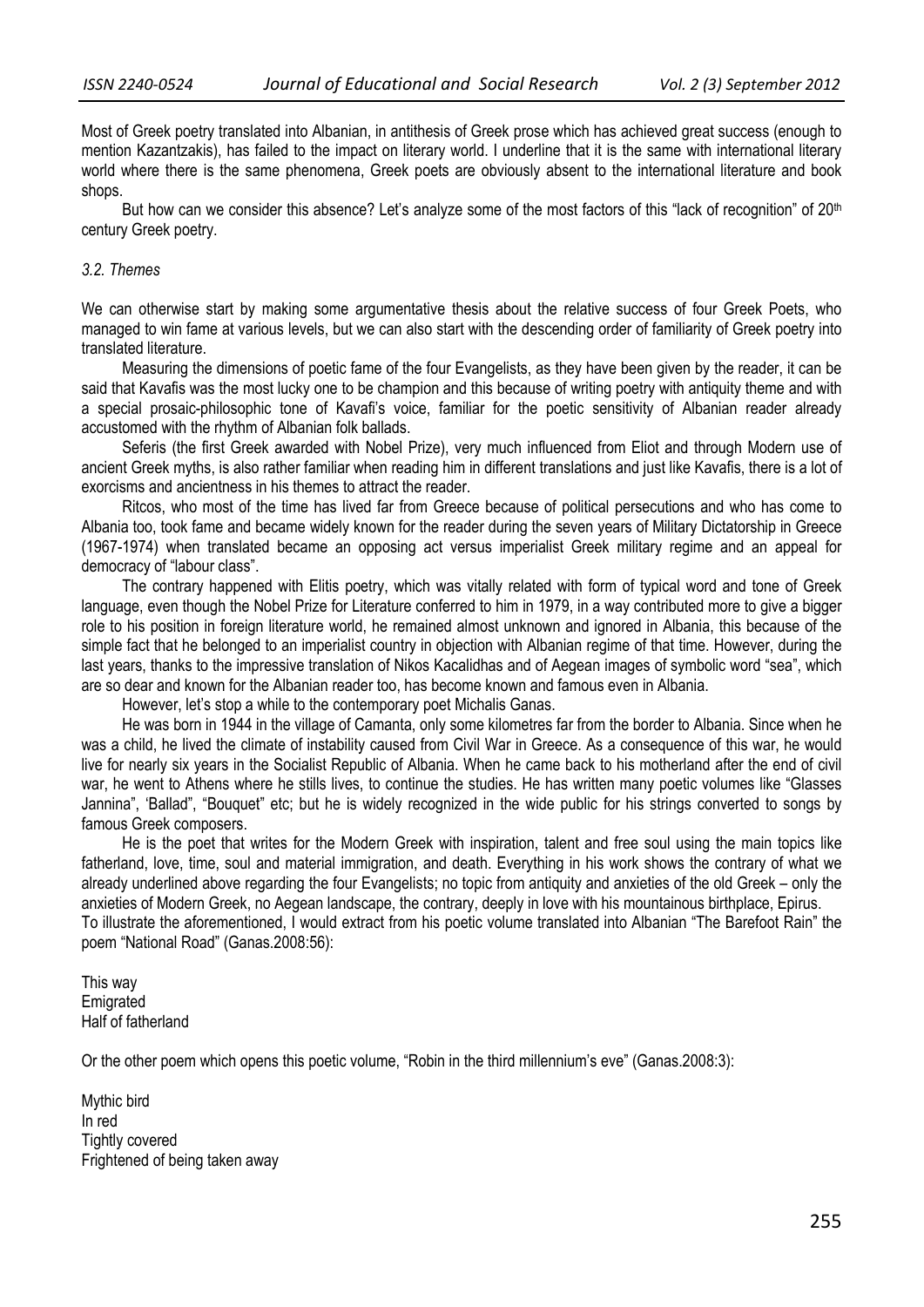## *3.3. Language*

But, doubtless what was an important advantage for Greek poets, was of course their skill to use easily the variants of Greek language, though in different phases of its development – ancient, biblical, medieval, the one taught at school or the folk one – was a big disadvantage for its translation to other languages. This was a real difficulty for the translator to put the "keys" to the same order like the author, to allow the translator reproduces the original musicality.

For instance, in many foreign languages, including Albanian, there are no corresponding idioms to those "pure" Greek or as they are called "katharevousa", which is often used in Modern Greek literature to produce the desired literary effects, ordered from those official to the pompous and up to those ironic and exhilarated ones. It is virtually impossible for the translator to produce this mixture of languages to his own language.

On page 35 of poetic volume "The Barefoot Rain" of Ganas we read the poem "Equivalence" (Ganas.2008:35);

*Only snake knows what it means To change skin Therefore a lot of poison he has.* 

In Greek this poem is:

*«Μόνο το φίδι ξέρει τι θα πει ν'αλλάζεις το πετσί σου, γι αυτό του περισσεύει το φαρμάκι.»* 

The translator uses the verb in optative manner of the verb "to have", "a lot of" is used to reach the same effect the poet gives to his poem using only a verb "περισσεύει", that literally means "in excess". The same thing happens with the lines on page 53 of the volume that I am not analyzing so that I do not go any further.

(Ganas.2008:53);

Years that fell on us like projectors Shoot us one by one Like distracted bunnies

In Greek they would be:

*Χρόνια που πέσαν πάνω μας σαν προβολείς. Μας ντουφεκίζουν έναν έναν Σαστισμένους λαγούς*

#### *3.4. Heritage*

Though not only the language, but even the very rich poetic and famous heritage of Greece becomes the biggest disadvantage for promotion of Modern Greek poetry. Many Modern Greek poets who have failed in their attempts to become known and at the same time influence to the international literary world, have doubtless suffered from the past of Greek antiquity and from a special conceiving of Greece by the foreigners and especially from the Albanian one who because of even politic reasons has been fed of only with the image of ancient Greek heroes of mythology like Hercules, Odiseas, Zeus etc.

From a research made by the Greek Culture Foundation of Tirana, on data basis of National Library of Tirana, in its files and its electronic sites, it concluded that there were over 80 titles translated during the period 1912-1990 (some of them republished more than twice), that in their most part, especially during the communist dictatorship years, their topics were from antiquity. Excluding a few cases of poetry translations like Sapho, Solomos, etc, the other translated literary works belonged to antiquity dramaturgy authors. After the fall of dictatorship, 500 items of translations circulate from 1990-2012 (GCFT.2012:2). Most of them have a literary content, about 240 of them and the others have a historic, linguistic content, art books, magazines etc. (GCFT.2012:3). If we ordered by the translated authors, it would be clearly noted that most of titles belong to the antiquity authors, republished several times and the most interesting is even from third languages, like French, Italian, English, Russian etc.

Lack of Modern Greek poets, actually of Ganas, of references to antiquity or folk images of Greece, collides with